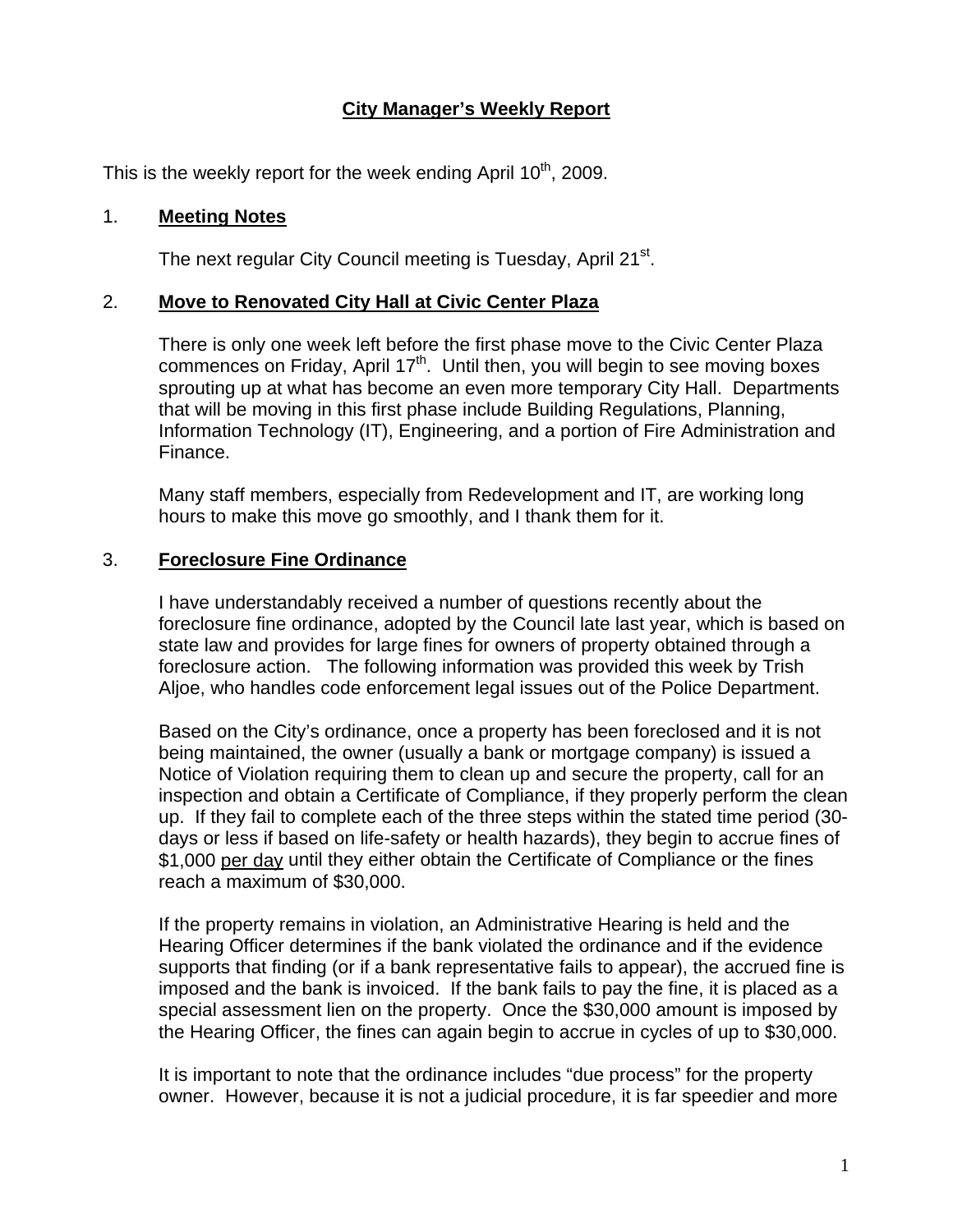result-orientated than the time consuming drafting, filing and serving of legal pleadings, which then results in multiple court appearances (that have to take place in Martinez), in an already overcrowded and backlogged court.

To date, the Code Enforcement Unit has sent approximately eighty-five 85 Notices of Violation, issued approximately eleven 11 Compliance Certificates and confirmed one fine of \$30,000. The Administrative Hearings on imposition of the fines on the remaining properties are now scheduled twice a month, with the next hearing set for April  $22<sup>na</sup>$ .

### 4. **Library Bluegrass at the Point Richmond Branch**

You never know where the Richmond Public Library will be mentioned. The West Side Branch Library's Storytime was mentioned on the California Bluegrass Association website (<http://www.cbaontheweb.org/welcome.asp?welcomeID=1>), as the author, George Martin, attends the storytimes with his grandson:

"I've written before about playing songs for the kids at the Point Richmond Library story hour. This past Tuesday I arrived with my grandson and my guitar and Miss Sheila wasn't there; there was another librarian, and she had a guitar propped up in the corner. Not a typical librarian sort of nylon string guitar, but a dreadnaught.

I introduced myself as Cassens' Grandpa George and explained that Miss Sheila lets me sing a song between stories each week. She said, "I think I recognize you. Are you a bluegrass player?"

Son of a gun, she turned out to be Highway One banjo player Jonathan Schiele's wife, Christina. So we ended up playing several children's songs together. Christina said she likes to play live music for children so they know people make music; it doesn't just come out of a TV or radio.

I couldn't agree more."

Christina Nypaver and Sheila Dickinson are both Children's Librarians with the Richmond Public Library.

Now my only question is, "What is 'a *typical librarian sort of* nylon string guitar'?"

## 5. **Public Works Progress**

The Public Works Department will welcome spring weather next week with its spring paving program starting at Mills Avenue from Shane Drive to the end of the street, and Moyers Road from Alta Mira Drive to Parker Road.